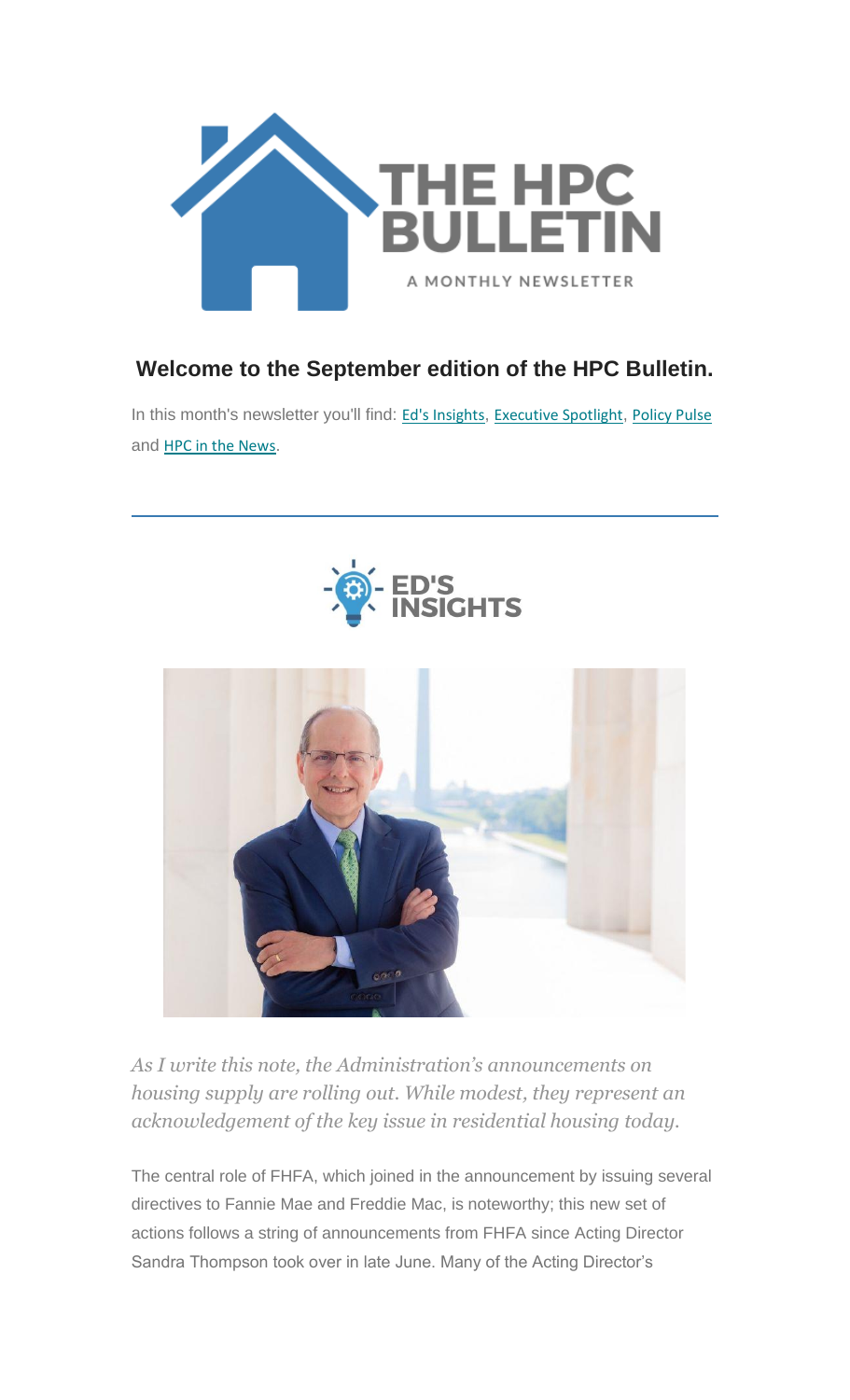announcements have focused on affordable housing and fair lending issues. I have found them both thoughtful and appropriate, reflecting her personal interest in these challenges and her willingness to coordinate with other parts of the executive branch.

I have read some coverage of these actions that says they reflect a strong pivot away from Director Calabria's path and a strong embrace of pushing a housing mission agenda. I do not agree with such a conclusion.

From my discussions with the Acting Director and my own personal experience working with her, I believe she is striving for balance in how FHFA approaches its multiple responsibilities as conservator, safety and soundness regulator, and housing mission regulator. Indeed, I expect to see pronouncements and actions focused on safety and soundness issues, including the capital rule and credit risk transfer.

I do not expect sharp changes but instead, refinements and improvements to steps FHFA has taken the last several years. This is to be hoped for, as I explained in my **[American Banker op-ed](https://nam12.safelinks.protection.outlook.com/?url=https%3A%2F%2Fhousingpolicycouncil.us4.list-manage.com%2Ftrack%2Fclick%3Fu%3D5140623077e4523696cc45400%26id%3Df89f6f7a58%26e%3D59545c9cdd&data=04%7C01%7Canna.herndon%40edelman.com%7Ca8c22ef84ba945eeaccd08d971f2c580%7Cb824bfb3918e43c2bb1cdcc1ba40a82b%7C0%7C0%7C637666111133005684%7CUnknown%7CTWFpbGZsb3d8eyJWIjoiMC4wLjAwMDAiLCJQIjoiV2luMzIiLCJBTiI6Ik1haWwiLCJXVCI6Mn0%3D%7C1000&sdata=j4Eyta2ZW%2FrRaZIa%2Bsnz%2FdAN7S4tAQi1UbbWlUfDAVU%3D&reserved=0)** in late July. In her first weeks as Acting Director, she has signaled that she is more likely to build on the accomplishments of previous Directors and take modest and measured steps to alter policy where needed.

For HPC members, the possibility that certain provisions in the capital rule may get a second look should be welcome news. I believe HPC's comment letter to [FHFA on that rule](https://nam12.safelinks.protection.outlook.com/?url=https%3A%2F%2Fhousingpolicycouncil.us4.list-manage.com%2Ftrack%2Fclick%3Fu%3D5140623077e4523696cc45400%26id%3D00aa867159%26e%3D59545c9cdd&data=04%7C01%7Canna.herndon%40edelman.com%7Ca8c22ef84ba945eeaccd08d971f2c580%7Cb824bfb3918e43c2bb1cdcc1ba40a82b%7C0%7C0%7C637666111133005684%7CUnknown%7CTWFpbGZsb3d8eyJWIjoiMC4wLjAwMDAiLCJQIjoiV2luMzIiLCJBTiI6Ik1haWwiLCJXVCI6Mn0%3D%7C1000&sdata=qKx6dBHCAxIEXrwcPBGeKJ2Wp5m4Wp0Vzzi1FOt%2FyjI%3D&reserved=0), submitted just a year ago, is a useful roadmap of where surgical changes, not an overhaul, could vastly improve the rule. I would welcome hearing from any member companies that have updated views on the capital rule that they would like to share. I expect we may be reconstructing our Capital Rule Working Group in the next few months.

Similarly, I expect credit risk transfer will get a fresh look. Again, I would welcome hearing from members on ways in which you think CRT could be improved.

Edward J. Do Mairo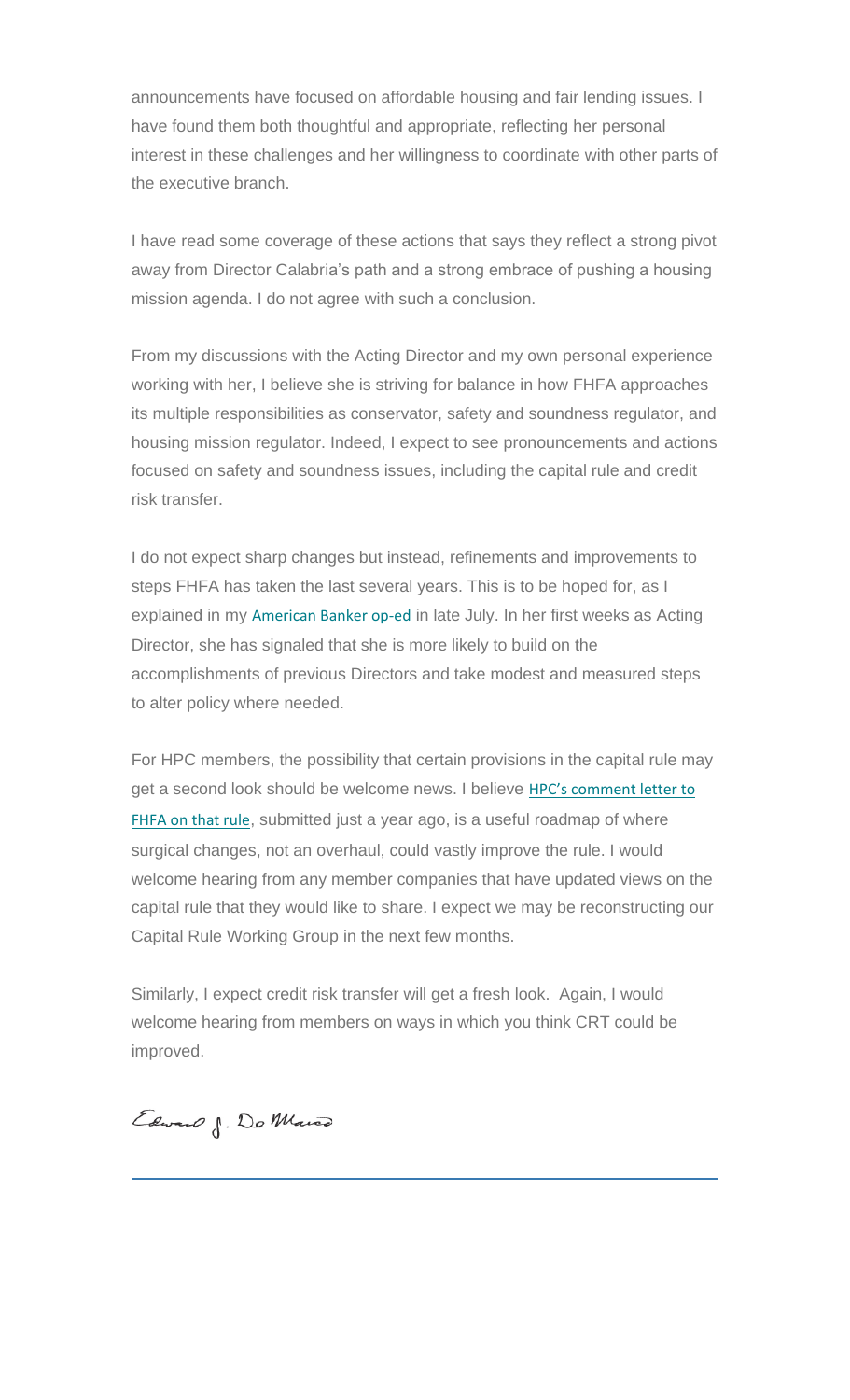

<span id="page-2-0"></span>*This month's Executive Spotlight focuses on Kurt Pfotenhauer, the Vice Chairman of First American Financial Corporation.*



### **Fierce competition to streamline through technology is the new normal**

Kurt Pfotenhauer says keeping pace with rapid technological advances and standardization are the key challenges for the title industry in the coming year, themes that permeate the entire mortgage space and shape his role as MISMO chair.



**[Read More](https://nam12.safelinks.protection.outlook.com/?url=https%3A%2F%2Fhousingpolicycouncil.us4.list-manage.com%2Ftrack%2Fclick%3Fu%3D5140623077e4523696cc45400%26id%3D5f112995f9%26e%3D59545c9cdd&data=04%7C01%7Canna.herndon%40edelman.com%7Ca8c22ef84ba945eeaccd08d971f2c580%7Cb824bfb3918e43c2bb1cdcc1ba40a82b%7C0%7C0%7C637666111133015685%7CUnknown%7CTWFpbGZsb3d8eyJWIjoiMC4wLjAwMDAiLCJQIjoiV2luMzIiLCJBTiI6Ik1haWwiLCJXVCI6Mn0%3D%7C1000&sdata=Q1b04%2FbtugwzbkhJZ9gAnmbUbugPrRA3%2BcUL7TA0OAU%3D&reserved=0)**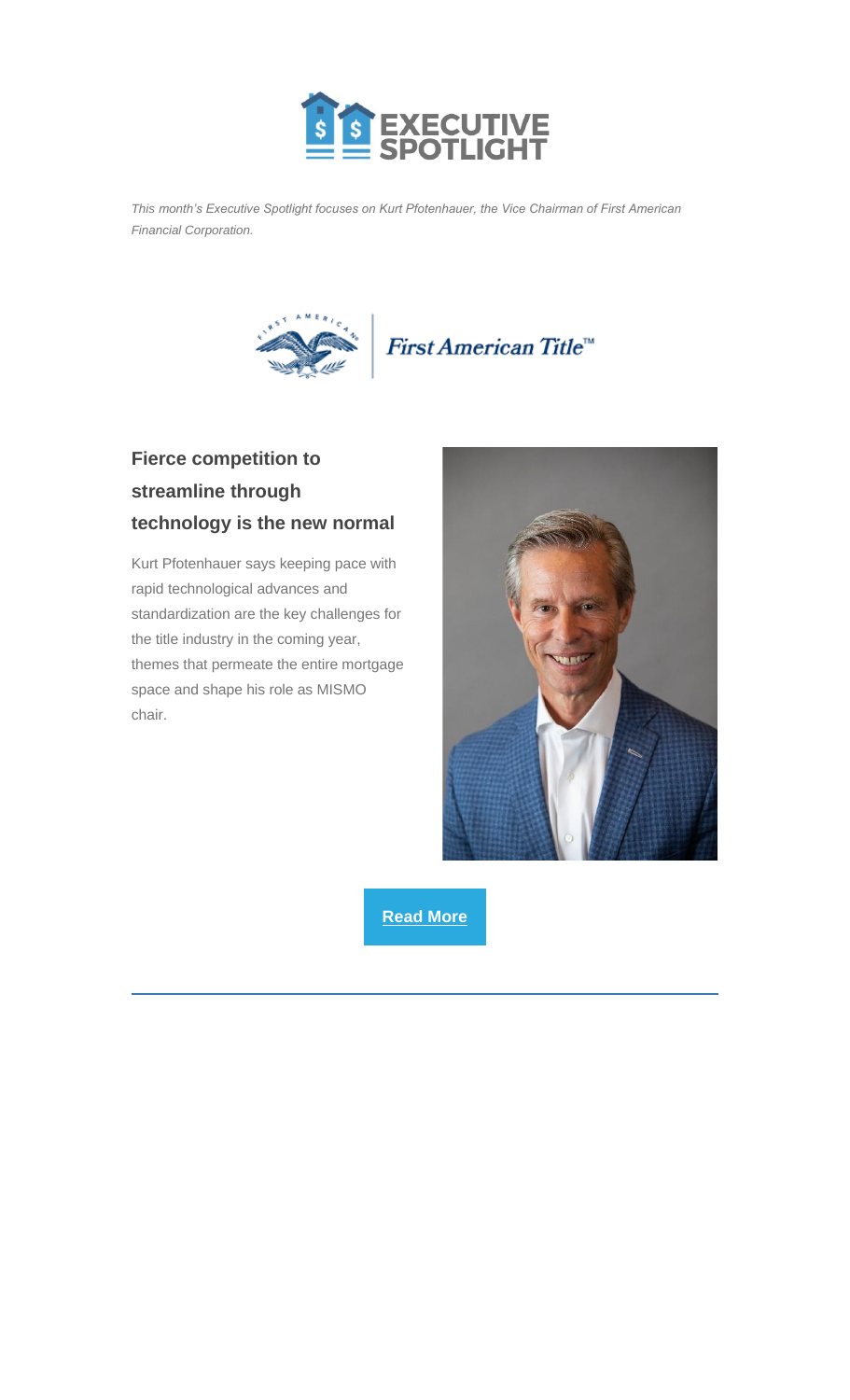

# <span id="page-3-0"></span>**Reminding HUD that commercially reasonable business determinations are relevant to disparate impact analyses**

In mid-August, HPC responded to HUD's proposed rule reinstating its 2013 [disparate impact standard](https://nam12.safelinks.protection.outlook.com/?url=https%3A%2F%2Fhousingpolicycouncil.us4.list-manage.com%2Ftrack%2Fclick%3Fu%3D5140623077e4523696cc45400%26id%3D68fa272734%26e%3D59545c9cdd&data=04%7C01%7Canna.herndon%40edelman.com%7Ca8c22ef84ba945eeaccd08d971f2c580%7Cb824bfb3918e43c2bb1cdcc1ba40a82b%7C0%7C0%7C637666111133015685%7CUnknown%7CTWFpbGZsb3d8eyJWIjoiMC4wLjAwMDAiLCJQIjoiV2luMzIiLCJBTiI6Ik1haWwiLCJXVCI6Mn0%3D%7C1000&sdata=KsfGnOto2J9B4YbVe5ij8lML09ebjVftr8W5klLGhDg%3D&reserved=0). In its letter, HPC supported HUD's decision to move quickly to initiate rulemaking and acknowledged the benefit of returning to the 2013 rule, which contains a simple and familiar legal framework. However, HPC urged HUD to provide additional clarity in the final rule in two key areas: a) the valid defense rationale for a "necessary and valid business interest"; and b) an acceptable plaintiff argument that an alternative, less discriminatory practice exists. HPC notes that guidance for such clarity already exists in the 2015 Supreme Court case, Inclusive Communities, with which the rule should align, as well as the 1994 Interagency Policy Statement on Discrimination in Lending. Both the Inclusive Communities case and the policy statement indicate that economic viability and operational feasibility should be considered when evaluating the validity of a business decision and the existence of less discriminatory alternatives.

**[Read August 24th Letter](https://nam12.safelinks.protection.outlook.com/?url=https%3A%2F%2Fhousingpolicycouncil.us4.list-manage.com%2Ftrack%2Fclick%3Fu%3D5140623077e4523696cc45400%26id%3D5d8613856c%26e%3D59545c9cdd&data=04%7C01%7Canna.herndon%40edelman.com%7Ca8c22ef84ba945eeaccd08d971f2c580%7Cb824bfb3918e43c2bb1cdcc1ba40a82b%7C0%7C0%7C637666111133025671%7CUnknown%7CTWFpbGZsb3d8eyJWIjoiMC4wLjAwMDAiLCJQIjoiV2luMzIiLCJBTiI6Ik1haWwiLCJXVCI6Mn0%3D%7C1000&sdata=ajtQTT5jXRVM8gKKg3Rs7mIFc55po6bQTapQimssYnY%3D&reserved=0)**

# **Urging Ginnie to delay implementation and collaborate further on risk-based capital requirements**

In early August, HPC responded to Ginnie Mae's request for input on eligibility [requirements for single-family mortgage-backed security \(MBS\) issuers](https://nam12.safelinks.protection.outlook.com/?url=https%3A%2F%2Fhousingpolicycouncil.us4.list-manage.com%2Ftrack%2Fclick%3Fu%3D5140623077e4523696cc45400%26id%3D6bb5096025%26e%3D59545c9cdd&data=04%7C01%7Canna.herndon%40edelman.com%7Ca8c22ef84ba945eeaccd08d971f2c580%7Cb824bfb3918e43c2bb1cdcc1ba40a82b%7C0%7C0%7C637666111133025671%7CUnknown%7CTWFpbGZsb3d8eyJWIjoiMC4wLjAwMDAiLCJQIjoiV2luMzIiLCJBTiI6Ik1haWwiLCJXVCI6Mn0%3D%7C1000&sdata=FM1xkMIxIqopwpOrZArxpSBl6GtCWO%2FIC04jO4idalw%3D&reserved=0). In its letter, HPC expressed general support for the proposed revisions to issuer net worth and liquidity requirements, while suggesting improvements, but urged Ginnie to withhold implementation of the risk-based capital (RBC) ratio pending further industry collaboration and preparation. HPC highlighted the unintended consequences of the proposed RBC ratio and suggested alternative approaches to achieving Ginnie's objectives. HPC also offered to collaborate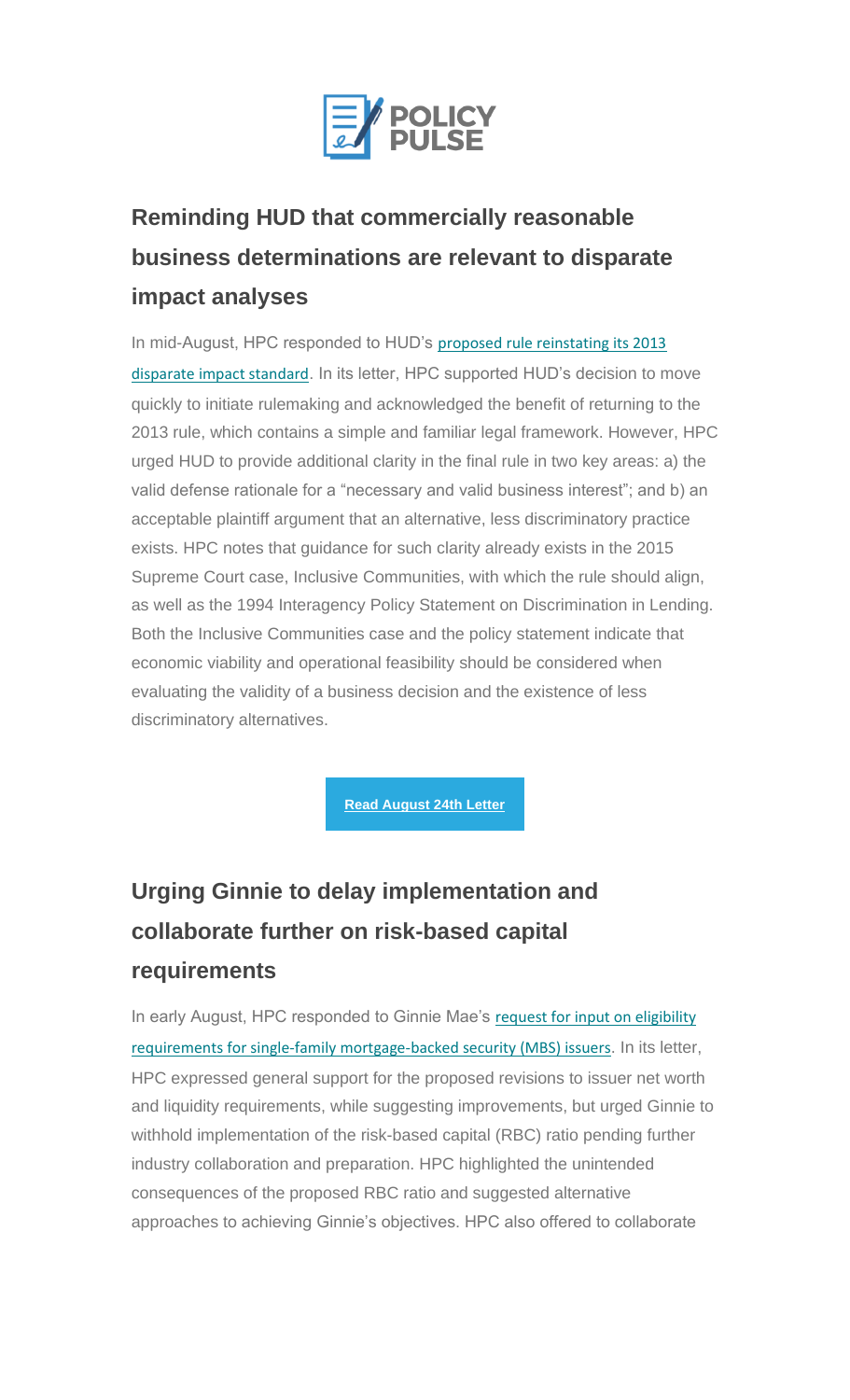with Ginnie to explore and develop a better calibrated approach to risk-based capital requirements.

**[Read August 9th Letter](https://nam12.safelinks.protection.outlook.com/?url=https%3A%2F%2Fhousingpolicycouncil.us4.list-manage.com%2Ftrack%2Fclick%3Fu%3D5140623077e4523696cc45400%26id%3D13b0c6719e%26e%3D59545c9cdd&data=04%7C01%7Canna.herndon%40edelman.com%7Ca8c22ef84ba945eeaccd08d971f2c580%7Cb824bfb3918e43c2bb1cdcc1ba40a82b%7C0%7C0%7C637666111133035670%7CUnknown%7CTWFpbGZsb3d8eyJWIjoiMC4wLjAwMDAiLCJQIjoiV2luMzIiLCJBTiI6Ik1haWwiLCJXVCI6Mn0%3D%7C1000&sdata=brwOae47d5V41Ch%2F2GDPC%2Bs1ATK5i%2FNYSoxG2N4HEbw%3D&reserved=0)**

## **Objecting to potential Congressional expansion of the False Claims Act**

HPC co-signed a letter with the American Bankers Association and the Mortgage Bankers Association to House and Senate leadership in early August opposing an amendment to the bipartisan infrastructure bill that would have made substantive, retroactive changes to the False Claims Act (FCA). In the letter, HPC and the other trades reminded lawmakers that over-enforcement of the FCA has chased many lenders away from FHA programs, resulting in reduced access and higher costs for the first-time and low-to-moderate income homebuyers FHA serves. The amendment never made it into the Senate version of the bill but could be revisited when the House takes up the same legislation.

**[Read August 6th Letter](https://nam12.safelinks.protection.outlook.com/?url=https%3A%2F%2Fhousingpolicycouncil.us4.list-manage.com%2Ftrack%2Fclick%3Fu%3D5140623077e4523696cc45400%26id%3D891275be3c%26e%3D59545c9cdd&data=04%7C01%7Canna.herndon%40edelman.com%7Ca8c22ef84ba945eeaccd08d971f2c580%7Cb824bfb3918e43c2bb1cdcc1ba40a82b%7C0%7C0%7C637666111133045677%7CUnknown%7CTWFpbGZsb3d8eyJWIjoiMC4wLjAwMDAiLCJQIjoiV2luMzIiLCJBTiI6Ik1haWwiLCJXVCI6Mn0%3D%7C1000&sdata=Ksx81E6HqaYaIY28mkmhE%2BKA6vycxHAyeKqL54OFn%2Fo%3D&reserved=0)**

## **Supporting further expansion of the digital ecosystem**

We have continued to promote further adoption of the digital mortgage ecosystem, including expansion of RON and eMortgages as well as the development of standards needed for digital sourcing and verification of income, assets, and employment for mortgage qualifying purposes for private label securities. This work is an essential component of a larger set of systemic policy issues HPC is addressing. We have engaged with other industry partners, including MISMO and SFA, to collaborate on these efforts when and where it makes sense. Currently, a working group is focused on identifying the methodology, including data standards, definitions, and processes necessary to commingle digitally verified income loans with traditional loans into private-label securities.